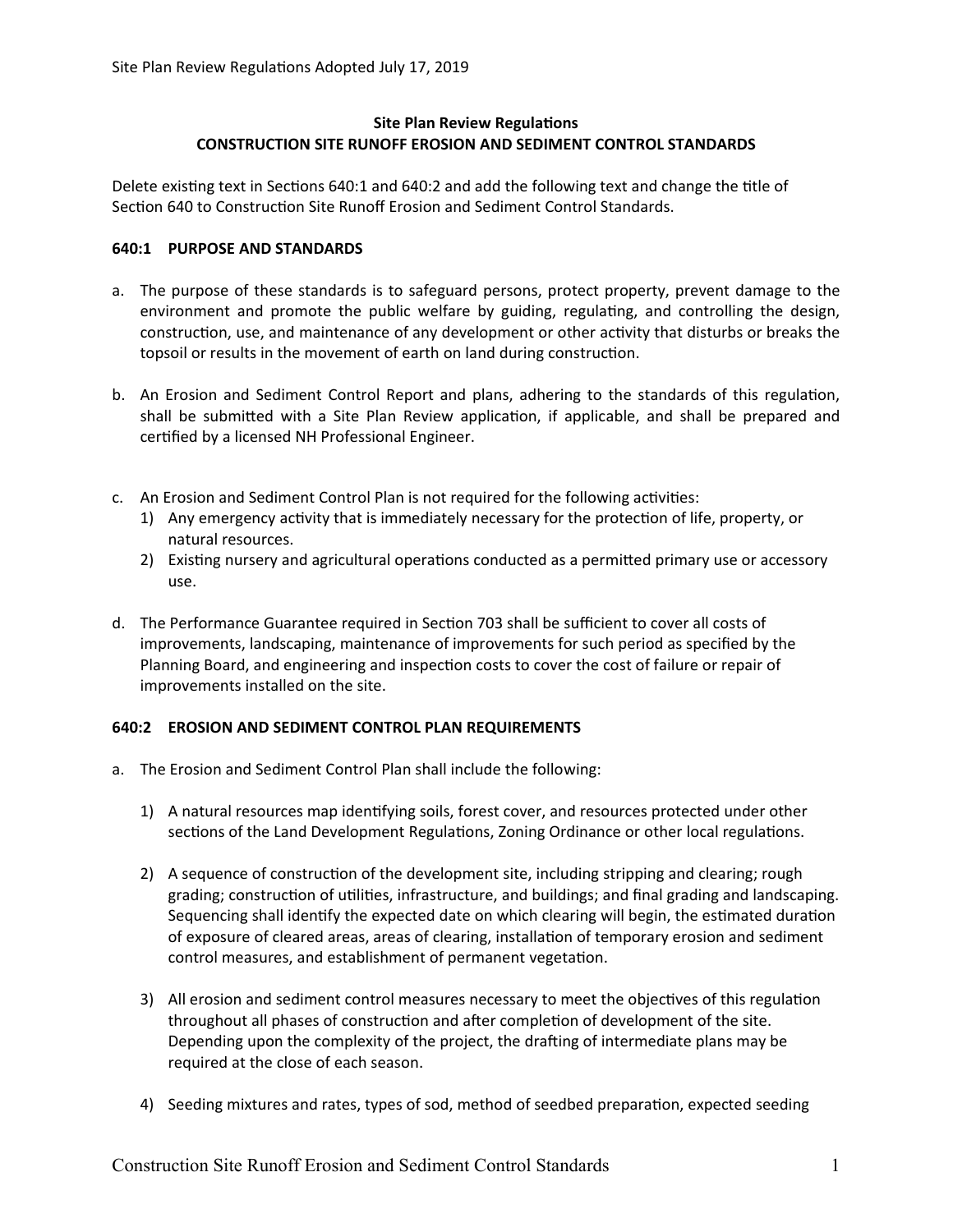dates, type and rate of lime and fertilizer application, and kind and quantity of mulching for both temporary and permanent vegetative control measures.

- 5) Provisions for maintenance of control facilities, including easements and estimates of the cost of maintenance.
- b. Modifications to the Erosion and Sediment Control plan shall be processed and approved or disapproved by the Planning Board by written authorization to the permittee as follows.
	- 1) Major amendments of the approved Erosion and Sediment Control plan.
	- 2) Field modifications of a minor nature may be approved by the Town Engineer or other municipal staff upon inspection.

#### **640:3 BEST PRACTICES FOR SITE PLAN REVIEW APPLICATIONS**

- a. All Site Plan Review applications must submit the following information and shall comply with the following standards.
	- 1. Apply best management practices that accommodate the increased runoff caused by changed soil and surface conditions during construction, including strong perimeter controls and soil stabilization methods. Sediment in stormwater runoff shall be contained by the use of sediment basins or other acceptable methods until the disturbed area is stabilized. Techniques that divert upland runoff away from disturbed slopes shall be used.
	- 2. Identify, locate, and show elevation, grades and/or contours at intervals of not more than two (2) feet for the existing and proposed drainage ways, drainage easements, drainage structures, and any surface water bodies.
	- 3. Identify and relatively locate and include drawings and specifications for each erosion and sediment control measure and structure proposed during construction, noting those measures that will become permanent structures retained after construction. Erosion and sediment control measures and structures shall be designed in accordance with the New Hampshire Stormwater Manual Volume 3: Erosion and Sediment Controls During Construction (NH Department of Environmental Services, December 2008, as amended) or new standards and guidance as released or adopted by the NH Department of Environmental Services.
	- 4. Include drawings, details and specifications for proposed flood hazard prevention measures and structures and for proposed temporary stormwater management facilities.
	- 5. Ensure that disturbance to or removal of vegetation, grading or other construction will be done in such a way that will minimize soil erosion. Whenever practical, natural vegetation shall be retained, protected and supplemented to function as buffers.
	- 6. Construction sites must be stabilized within five days of clearing or inactivity in construction. Temporary application of seed and/or mulch may be required by the Planning Board to protect exposed critical areas during development. Techniques shall be employed to prevent the blowing of dust or sediment from the site. In areas where final grading has not occurred,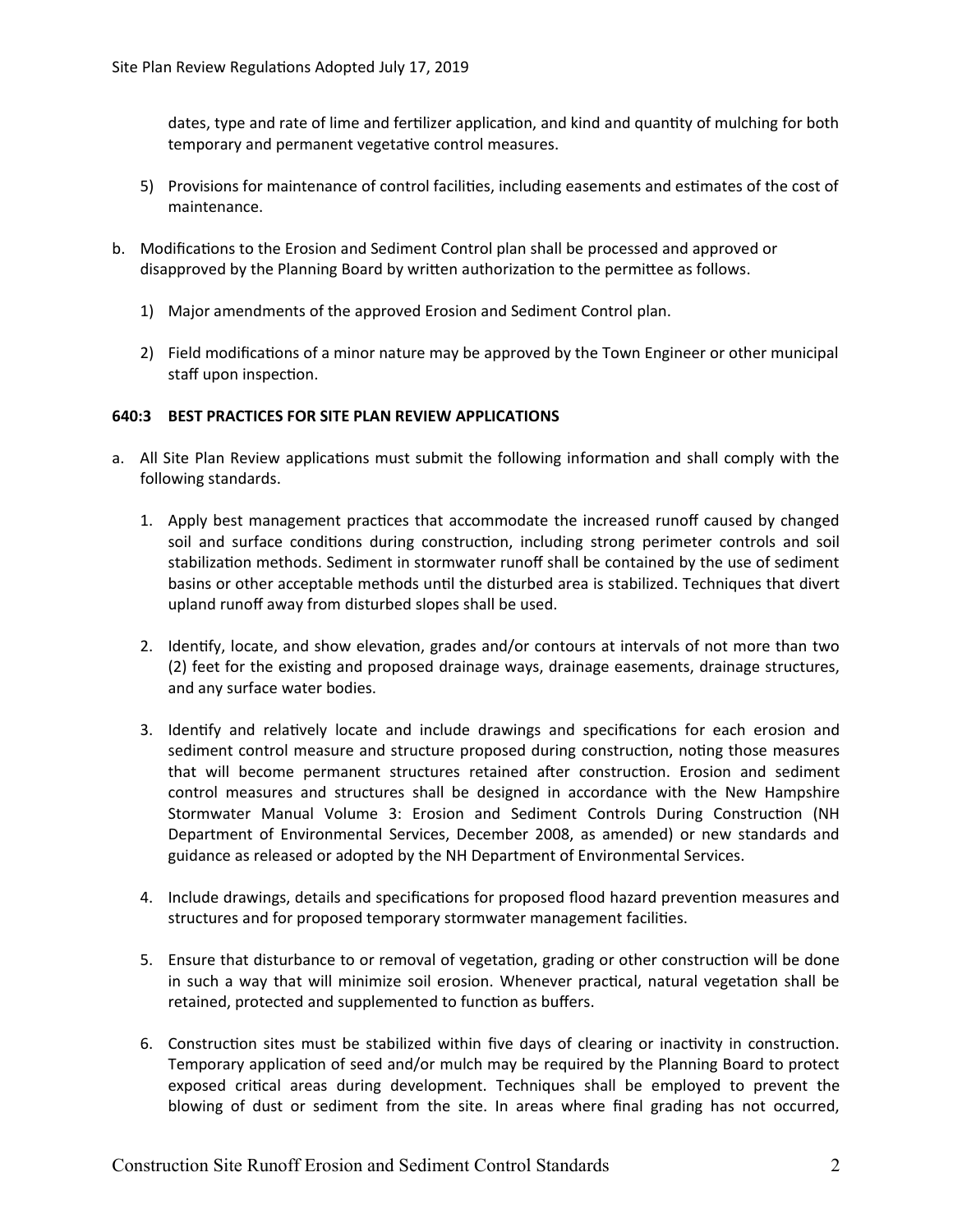temporary stabilization measures should be in place within 7 days for exposed soil areas within 100 feet of a surface water body or wetland and no more than fourteen (14) days for all other areas. Permanent stabilization should be in place no more than 3 days following the completion of final grading of exposed soil areas. At the close of the construction season, the entire site must be stabilized, using a heavy mulch layer, or another method that does not require germination to control erosion.

- 7. Waste Removal and Disposal.
	- a. All waste generated on the site shall be controlled and discarded properly including but not limited to building materials, concrete and concrete washout effluent, chemicals, litter and sanitary wastes.
	- b. Waste shall not be discharged to the municipal MS4 system.

### **640:4 INSPECTION AND ENFORCEMENT**

- a. The agent designated by the Planning Board shall make inspections as described below and shall either approve that portion of the work completed or shall notify the applicant/property owner and the Planning Board when and how the construction activity(s) fails to comply with the approved erosion and sediment control plan. All plans bearing the stamp of approval of the designated agent shall be maintained at the site during construction. In order to obtain inspections, the applicant/property owner shall notify the designated agent at least one week before the following required site inspections:
	- 1. Proposed erosion and sediment control measures are located and staked on the site before the start of construction.
	- 2. Erosion and sediment control measures are in place and stabilized.
	- 3. Site clearing and preparation has been completed.
	- 4. Rough grading has been completed.
	- 5. Final grading has been completed.
	- 6. Close of the construction season.
	- 7. Final landscaping has been completed.
- b. The permittee or his/her agent shall make regular inspections of all control measures in accordance with the inspection schedule outlined on the approved Erosion and Sediment Control Plan(s). The purpose of such inspections will be to determine the overall effectiveness of the control plan and the need for additional control measures. All inspections shall be documented in written form and submitted to the agent designated by the Planning Board at the time interval specified in the approved plan.
- c. The Town or its designated agent shall enter the property of the applicant as deemed necessary to make regular inspections to ensure the validity of the reports filed under Section B.
- d. Stop-Work Order. In the event that any person holding a site development permit pursuant to this ordinance violates the terms of the permit or implements site development in such a manner as to materially adversely affect the health, welfare, or safety of persons residing or working in the neighborhood or development site so as to be materially detrimental to the public welfare or injurious to property or improvements in the neighborhood, the Town may issue a Stop-Work Order.